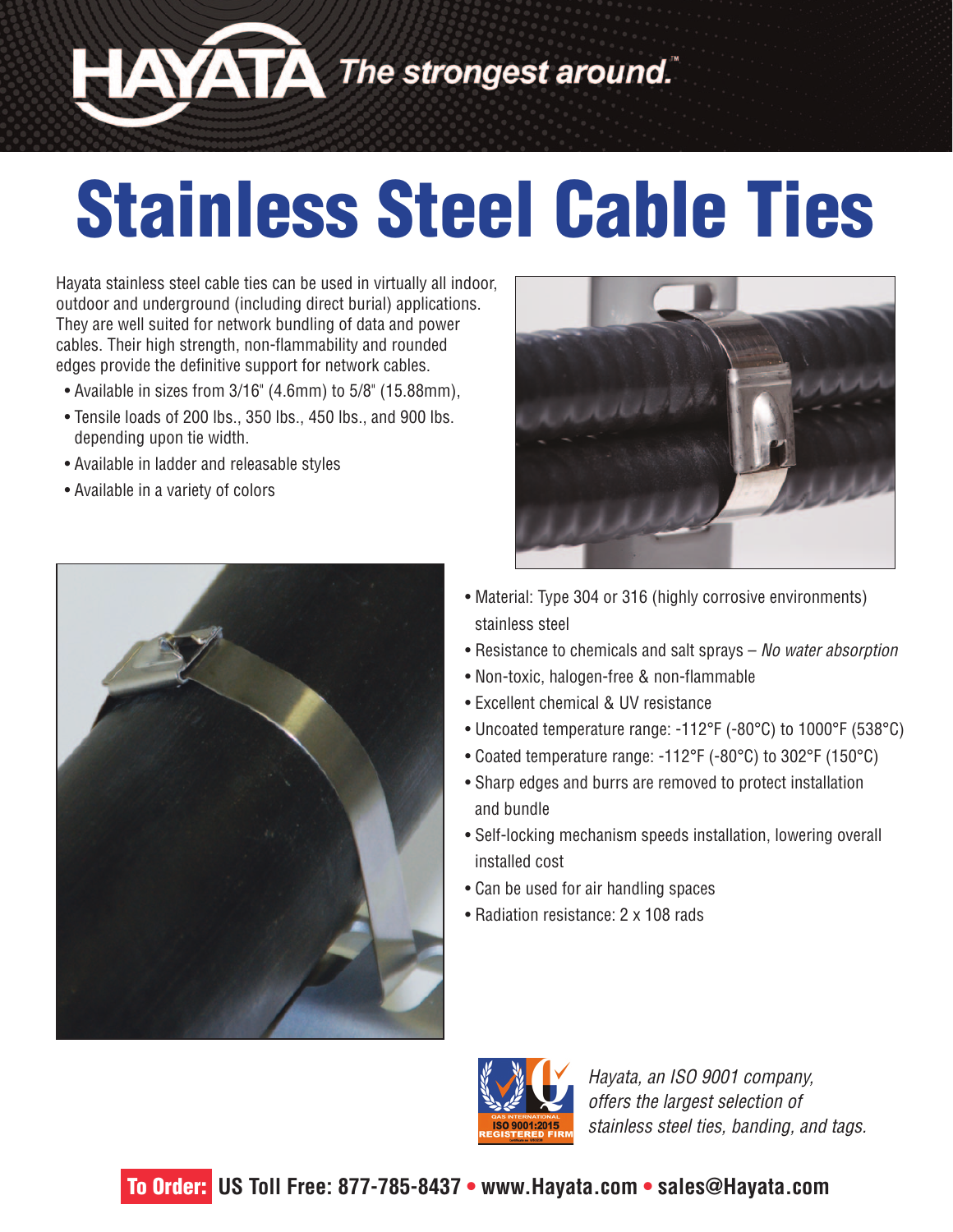

## **Stainless Steel ROLLER BALL TIES**

#### **200 Lb. Tensile Strength for Uncoated & Coated • 316 SS**

| <b>UNCOATED</b> | <b>COATED</b>   | <b>LENGTH</b><br><b>WIDTH</b> |     | <b>THICKNESS</b><br><b>UNCOATED</b> |     | <b>THICKNESS</b><br><b>COATED</b> |      | <b>BUNDLE</b><br><b>DIAMETER</b> |      | <b>BAG</b>     | <b>Ties</b>        | <b>PACKAGING</b><br><b>Bags</b> |            |            |         |
|-----------------|-----------------|-------------------------------|-----|-------------------------------------|-----|-----------------------------------|------|----------------------------------|------|----------------|--------------------|---------------------------------|------------|------------|---------|
|                 |                 |                               |     |                                     |     |                                   |      |                                  |      | Wt.            | Per                | Per                             | <b>Bag</b> |            |         |
| Part No.        | Part No.        | In                            | mm  | <b>In</b>                           | mm  | In                                | mm   | In                               | mm   | Min            | <b>Max</b>         | Ibs                             | <b>Bag</b> | <b>Box</b> | (LxWmm) |
| <b>TBC100</b>   | <b>TBC100C</b>  | 4                             | 100 | 0.18                                | 4.6 | 0.01                              | 0.26 | 0.01                             | 0.33 | $0.5$ " (12.7) | $\mathsf{I}''(25)$ | 0.37                            | 100        | 50         | 200x150 |
| <b>TBC150</b>   | <b>TBC150C</b>  | 6                             | 150 | 0.18                                | 4.6 | 0.01                              | 0.26 | 0.01                             | 0.33 | $0.5$ " (12.7) | $1.5"$ (39)        | 0.46                            | 100        | 50         | 200x150 |
| <b>TBC200</b>   | <b>TBC200C</b>  | 8                             | 200 | 0.18                                | 4.6 | 0.01                              | 0.26 | 0.01                             | 0.33 | $0.5$ " (12.7) | 2" (50)            | 0.57                            | 100        | 50         | 255x150 |
| <b>TBC360</b>   | <b>TBC360C</b>  | 14                            | 360 | 0.18                                | 4.6 | 0.01                              | 0.26 | 0.01                             | 0.33 | $0.5$ " (12.7) | 4" (100)           | 0.92                            | 100        | 35         | 410x150 |
| <b>TBC520</b>   | <b>TBC520C</b>  | 20.5                          | 520 | 0.18                                | 4.6 | 0.01                              | 0.26 | 0.01                             | 0.33 | $0.5$ " (12.7) | $6"$ (150)         | .23                             | 100        | 25         | 580x150 |
| <b>TBC680</b>   | <b>TBC680C</b>  | 26.5                          | 680 | 0.18                                | 4.6 | 0.01                              | 0.26 | 0.01                             | 0.33 | $0.5$ " (12.7) | 8''(200)           | .54                             | 100        | 15         | 430x230 |
| <b>TBC840</b>   | <b>TBC840C</b>  | 33                            | 840 | 0.18                                | 4.6 | 0.01                              | 0.26 | 0.01                             | 0.33 | $0.5$ " (12.7) | 10" (250)          | .91                             | 100        | 10         | 430x230 |
| <b>TBC1000</b>  | <b>TBC1000C</b> | 39                            |     | 1000 0.18                           | 4.6 | 0.01                              | 0.26 | 0.01                             | 0.33 | $0.5$ " (12.7) | 12" (300)          | 2.29                            | 100        | 10         | 430x230 |
| <b>TBC1200</b>  | <b>TBC1200C</b> | 47                            |     | 1200 0.18                           | 4.6 | 0.01                              | 0.26 | 0.01                             | 0.33 | $0.5$ " (12.7) | 14" (365)          | 2.73                            | 100        | 10         | 430x230 |
| <b>TBC1400</b>  | <b>TBC1400C</b> | 55                            |     | 1400 0.18                           | 4.6 | 0.01                              | 0.26 | 0.01                             | 0.33 | $0.5$ " (12.7) | (425)<br>17"       | 3.17                            | 100        | 10         | 430x230 |

**Hayata Application Tools:** CT-3, CT-5, CT-7, BT2000, BT9000, BT14000 or By Hand **Applications & Approvals:** General Bundling, Packaging. cUL Listed, DNV Approved, Lloyd's Type, Approval, ABS Type Approval



#### **Roller Ball Ties 350 Lb. Tensile Strength Uncoated & 300 Lb. Coated • 316 SS**

| <b>UNCOATED</b> | <b>COATED</b>    | <b>LENGTH</b><br><b>WIDTH</b> |     | <b>THICKNESS</b><br><b>UNCOATED</b> |     | <b>THICKNESS</b><br><b>COATED</b> |      | <b>BUNDLE</b><br><b>DIAMETER</b> | <b>BAG</b> | Ties           | <b>PACKAGING</b><br><b>Bags</b> |      |            |            |            |
|-----------------|------------------|-------------------------------|-----|-------------------------------------|-----|-----------------------------------|------|----------------------------------|------------|----------------|---------------------------------|------|------------|------------|------------|
|                 |                  |                               |     |                                     |     |                                   |      |                                  |            |                |                                 | Wt.  | Per        | Per        | <b>Bag</b> |
| Part No.        | Part No.         | <b>In</b>                     | mm  | <b>In</b>                           | mm  | <b>In</b>                         | mm   | In                               | mm         | Min            | <b>Max</b>                      | lbs  | <b>Bag</b> | <b>Box</b> | (LxWmm)    |
| TBC200H         | TBC200HC         | 8                             | 200 | 0.31                                | 7.9 | 0.01                              | 0.26 | 0.01                             | 0.33       | $0.5$ " (12.7) | 2" (50)                         | 1.12 | 100        | 25         | 265x150    |
| TBC360H         | TBC360HC         | 14                            | 360 | 0.31                                | 7.9 | 0.01                              | 0.26 | 0.01                             | 0.33       | $0.5$ " (12.7) | 4" (100)                        | .69  | 100        | 25         | 420x150    |
| TBC520H         | TBC520HC         | 20.5                          | 520 | 0.31                                | 7.9 | 0.01                              | 0.26 | 0.01                             | 0.33       | $0.5"$ (12.7)  | 6"<br>(150)                     | 2.2  | 100        | 20         | 580x150    |
| <b>TBC680H</b>  | TBC680HC         | 26.5                          | 680 | 0.31                                | 7.9 | 0.01                              | 0.26 | 0.01                             | 0.33       | $0.5$ " (12.7) | 8''(200)                        | 2.82 | 100        | 10         | 430x230    |
| TBC840H         | TBC840HC         | 33                            | 840 | 0.31                                | 7.9 | 0.01                              | 0.26 | 0.01                             | 0.33       | $0.5$ " (12.7) | 10" (250)                       | 3.39 | 100        | 5          | 430x230    |
| <b>TBC1000H</b> | <b>TBC1000HC</b> | 39                            |     | 1000 0.31                           | 7.9 | 0.01                              | 0.26 | 0.01                             | 0.33       | $0.5"$ (12.7)  | 12" (300)                       | 3.89 | 100        | 5          | 430x230    |
| <b>TBC1200H</b> | <b>TBC1200HC</b> | 47                            |     | 1200  0.31                          | 7.9 | 0.01                              | 0.26 | 0.01                             | 0.33       | $0.5"$ (12.7)  | 14" (365)                       | 4.49 | 100        | 5          | 430x230    |
| <b>TBC1400H</b> | <b>TBC1400HC</b> | 55                            |     | 1400  0.31                          | 7.9 | 0.01                              | 0.26 | 0.01                             | 0.33       | $0.5"$ (12.7)  | 17"<br>(425)                    | 5.15 | 100        | 5          | 430x230    |

**Hayata Application Tools:** CT-3, CT-5, CT-7, BT2000, BT9000, BT14000 or By Hand **Applications & Approvals:** General Bundling, Packaging, cUL Listed, DNV Approved, Lloyd's Type, Approval, ABS Type Approval





 **To Order: US Toll Free: 877-785-8437 • www.Hayata.com • sales@Hayata.com**